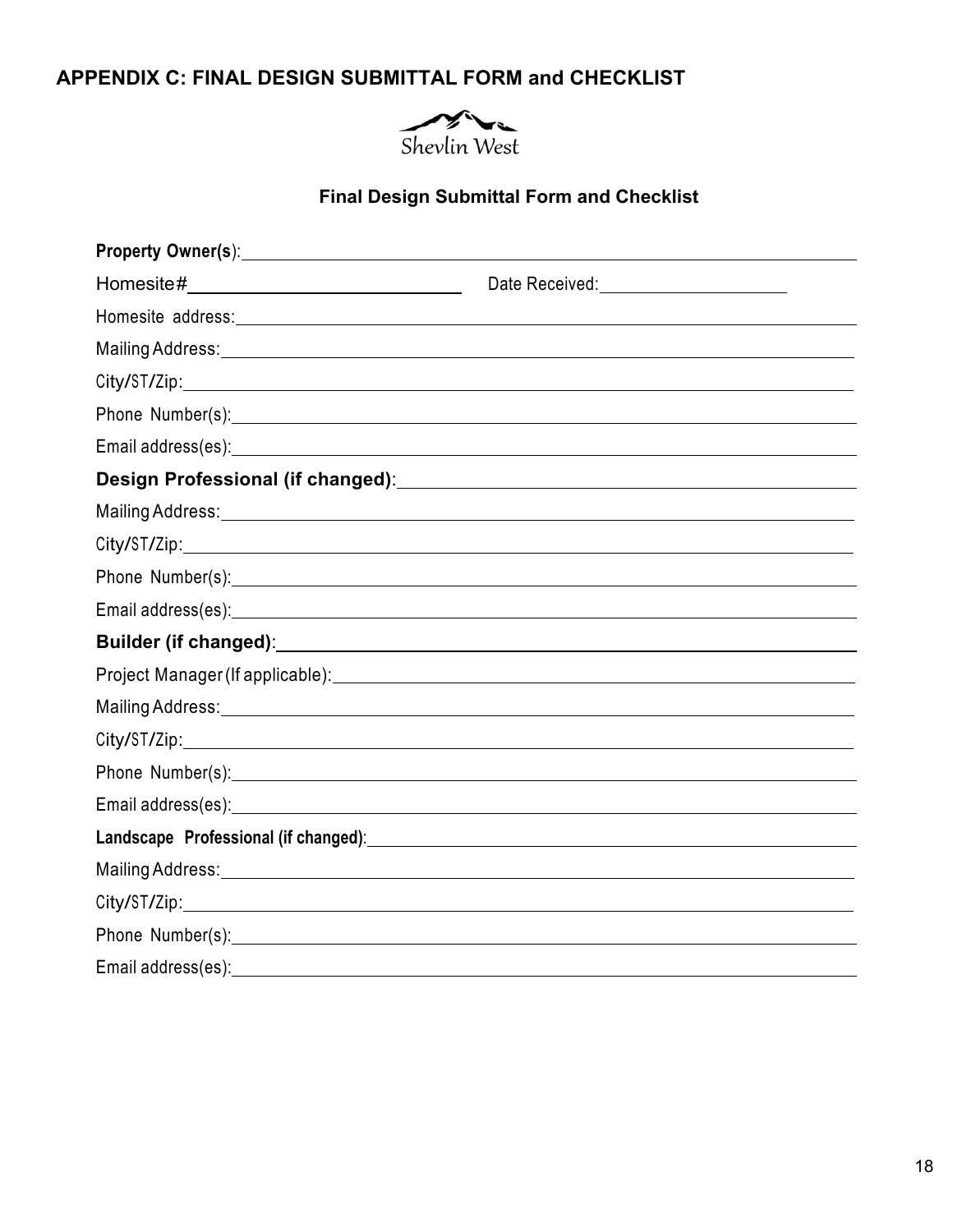House Square Footage:

Garage Square Footage:

Additional Structure(s)Square Footage: Manual Additional Structure(s) Square Footage: Manual Additional Additional Additional Additional Additional Additional Additional Additional Additional Additional Additional Addition

TOTAL SQUARE FOOTAGE OF ALL BUILDING IMPROVEMENTS:

Homesite Square Footage:

Building Envelope Square Footage:

Homesite coverage:(maximum of 42% of building envelope):

By submitting and signing this document, the Owner(s) acknowledges they, their Design Professional, Builder and Landscape Professional have all read Westgate Design Guidelines and will work together to provide a design that complies with the current Design Guidelines.

Owner(s) Signature: *For ARC use only: Schematic Approval date: Final Submittal date:*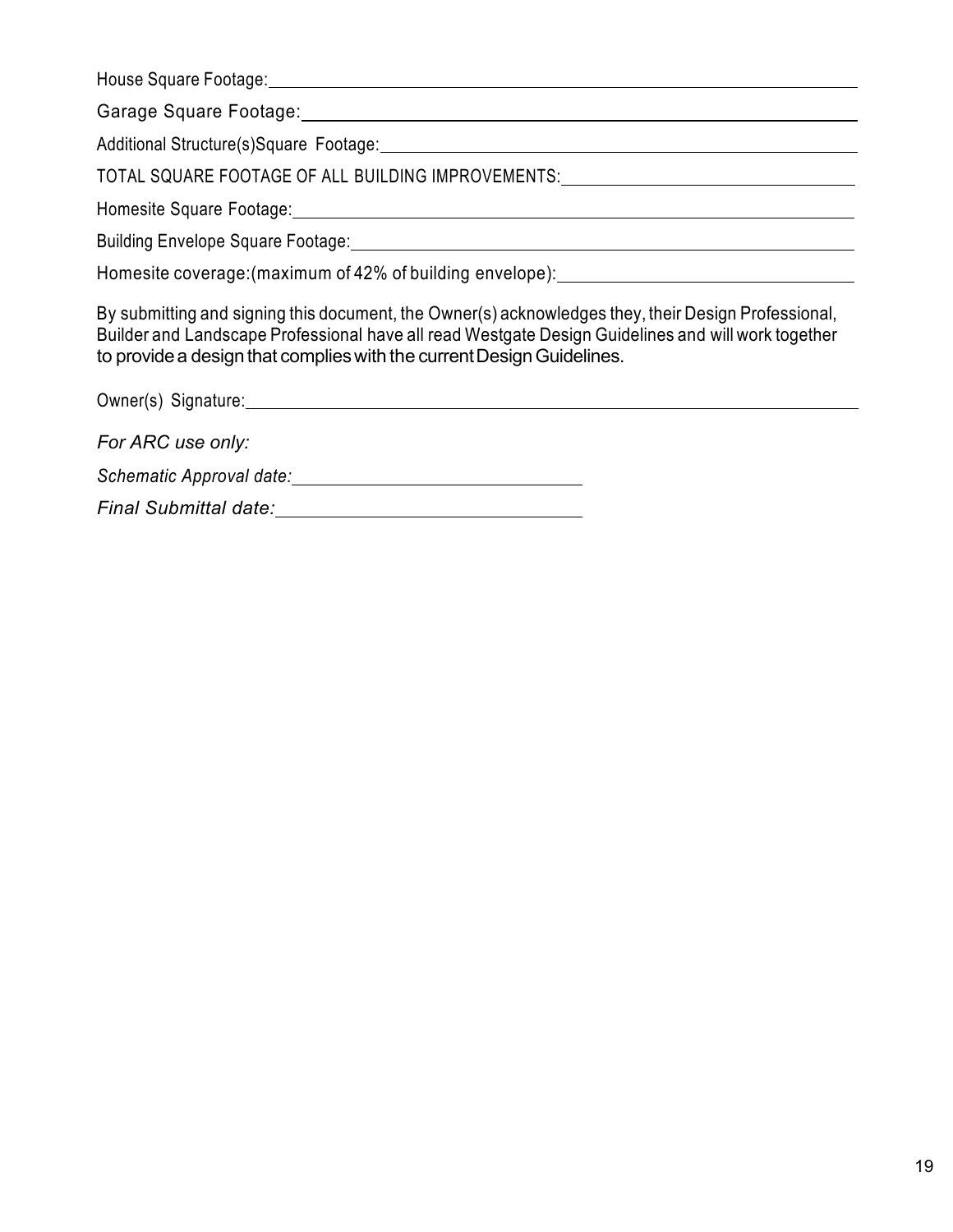## **Final Design Review Requirements**

ARC meetings are held on an as-needed basis, which means any submittals you intend to have reviewed need to be submitted to the ARC office, and accepted as complete, prior to being reviewed by the ARC. ALL submittals will be reviewed for completeness when received. Incomplete submittals will NOT be accepted for review. ARC will provide a decision within 30 days of receiving a *complete* application.

#### **The following items are required to be submitted via email for the Final Design Review:**

- <sup>A</sup> scanned PDF of the completed Schematic Design Review Form
- PDFs of the entire submittal package, including all required drawings and documents.
- **All drawings must be compiled into a single PDFdocument. Multiple files will not be accepted.**

Email the PDFs to the following email address: chelsea@shevlinwestbend.com

#### The applicant must also mail or deliver the following to Shevlin West ARC, 63026 NE Lower Meadow Drive, Suite 200, Bend, **Oregon97701:**

- <sup>A</sup> copy of the completed Schematic Design Review Form.
- Two (2) full-sized hard copies of the entire submittal package (max. sheet size 30" <sup>x</sup> 42", 24"x36" is preferred).
- One (1) hard copy of the entire submittal package in an 11x17 landscape format at <sup>a</sup> legible scale.
- Final Design Review Requirements and Checklist

Items to Note prior to the start of construction:

- Excavation and construction must begin within <sup>12</sup> months of the ARC Final Approval Letter. If construction has not begun within 12 months of receiving approval, the application and approval expire and 100% of the refundable deposit will be returned to the Owner. If the Owner wishes to proceed with construction at a later date, a new application process and approval will be required.
- Shevlin West ARC assumes no liability for encroachments into platted setbacks, solar setbacks, easements, or neighboring property. The ARC recommends the use of a licensed civil engineer or surveyor to locate all proposed improvements prior to commencing construction and to check the plat map of your Homesite and its property lines and setbacks avoiding encroachments and trespass.
- The ARC may require the Owner to re-stake the major corners of <sup>a</sup> residence or other structures in their evaluation of the Final Design Review.

The following plans, drawings, and documents are required for a Final Design Review submittal (include this completed check list with final application):

### **SITE PLAN**

- Drawing Scale (no smaller than 1" = 20')
- North Arrow
- Property boundaries, setbacks, and alleasements
- Utility and septic stub locations and routing. If a gas fire pit is proposed, gas line must be shown to the fire pit on plan
- Building footprint(s)
- Proposed grade elevation of the first floor of all structures
- Grade elevations of the major corners of the foundation in relationship to existing grade
- $\overline{\phantom{a}}$ Roof overhangs
- Highest ridge elevation in relationship to existing grade
- Site improvements
- Driveway and any guest parking areas. Both must be clearly labeled on the plan.
- Walkways. All walkways must be clearly labeled on the plan.
- Courtyards. All courtyards must be clearly labeled on the plan.
- Decks, patios, terraces.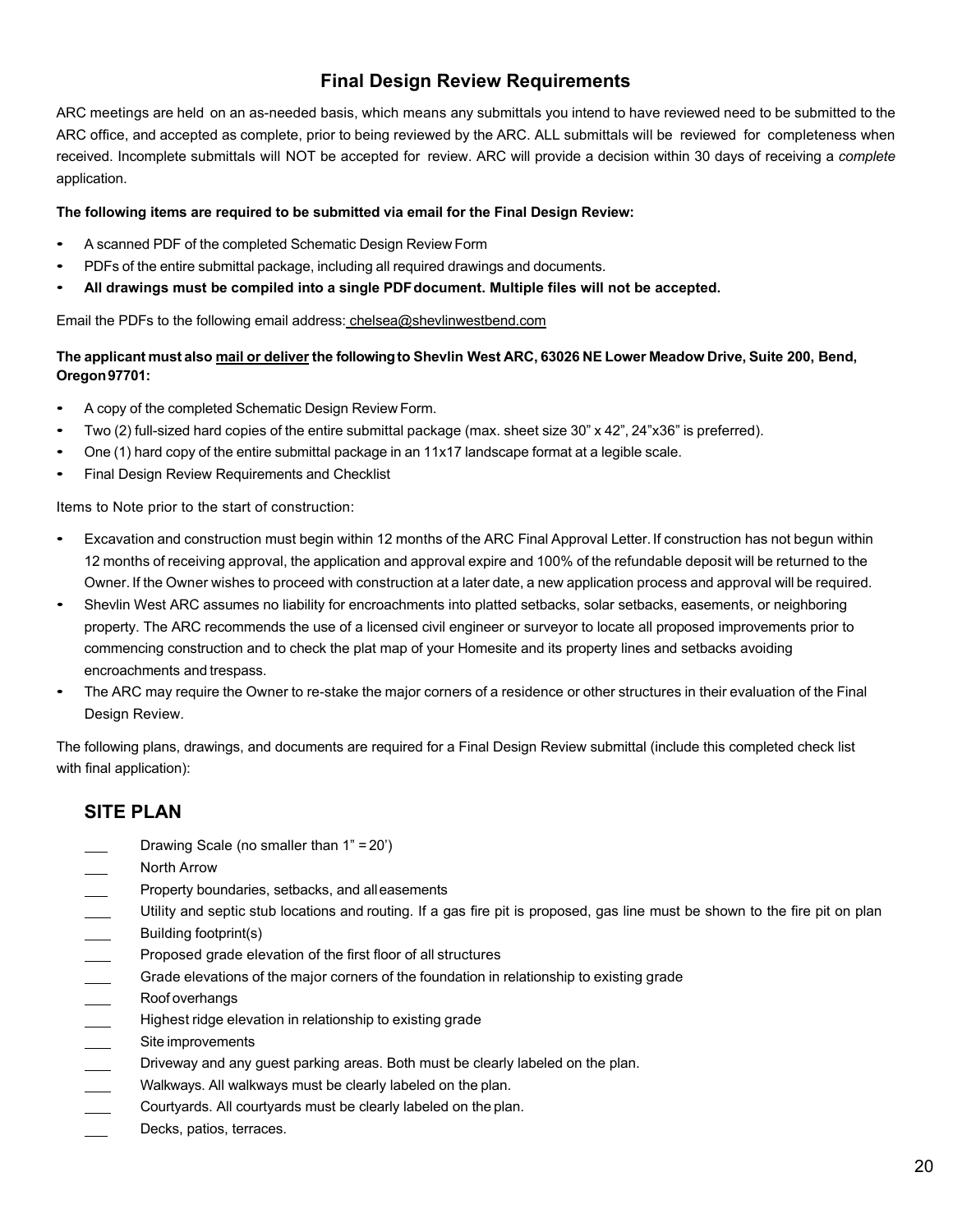- Fire pits, fireplaces, and built inBBQs. All applicable must be clearly shown and labeled on the plan.
- Spa/hot tub facilities/pool (to include screening)
- Rockery walls and retaining walls with an indication of height and materials
- Fences
- Lot Coverage Summary
- Total lot area
- Percentage of lot coverage

#### **DRAINAGE PLAN**

- The Site Plan is to serve as the base for this plan
- Drawing Scale (no smaller than  $1" = 20'$ )
- North Arrow
- All drainage patterns and on-site retention and disposal areas to be shown on the plan

### **CONSTRUCTION AREA PLAN**

- The Site Plan is to serve as the base for this plan
- Drawing Scale (recommended: 1" =10')
- North Arrow
- Tree protectionfencing (if applicable)
- Construction material storage and staging areas (if applicable)
- Location of the sanitary facility
- Utility trenching
- Limits of excavation

### **FLOOR PLANS**

- Drawing Scale: 1/4" = 1' or a scale that is legible in the formatsubmitted
- North Arrow
- Square footage of each floorlevel
- Roof plan must show sloped and flat areas, overhangs, skylights, solar applications, chimneys

### **BUILDING ELEVATIONS**

- Drawing Scale: match scale used for the floorplans
- All exterior components, features, and materials clearly identified
- Elevation of the highest point of the roof ridge in relation to the existing grade noted on **each** building elevation
- Accurate existing and proposed grades drawn and noted on each building elevation
- Exterior lighting locations and cut sheets of proposed fixtures (See Section 6.10)

### **DETAIL DRAWINGS**

#### **Be sure details correspond to Building Elevation drawings**

Materials and configurations of exterior building components such as columns, fascia's, eaves, trims, soffits, chimney shrouds, masonry components, deck screen walls, exterior window and door trim

#### **SAMPLE COLOR BOARD**

- No smaller than 18"x18" and no larger than 18"x24"
- ALL exterior colors, textures and materials must be shown on the color board, including roof and flashing materials, siding or exterior wall material, exterior trim, exterior stone, window materials, walkway and driveway materials, if a material other than asphalt is proposed.